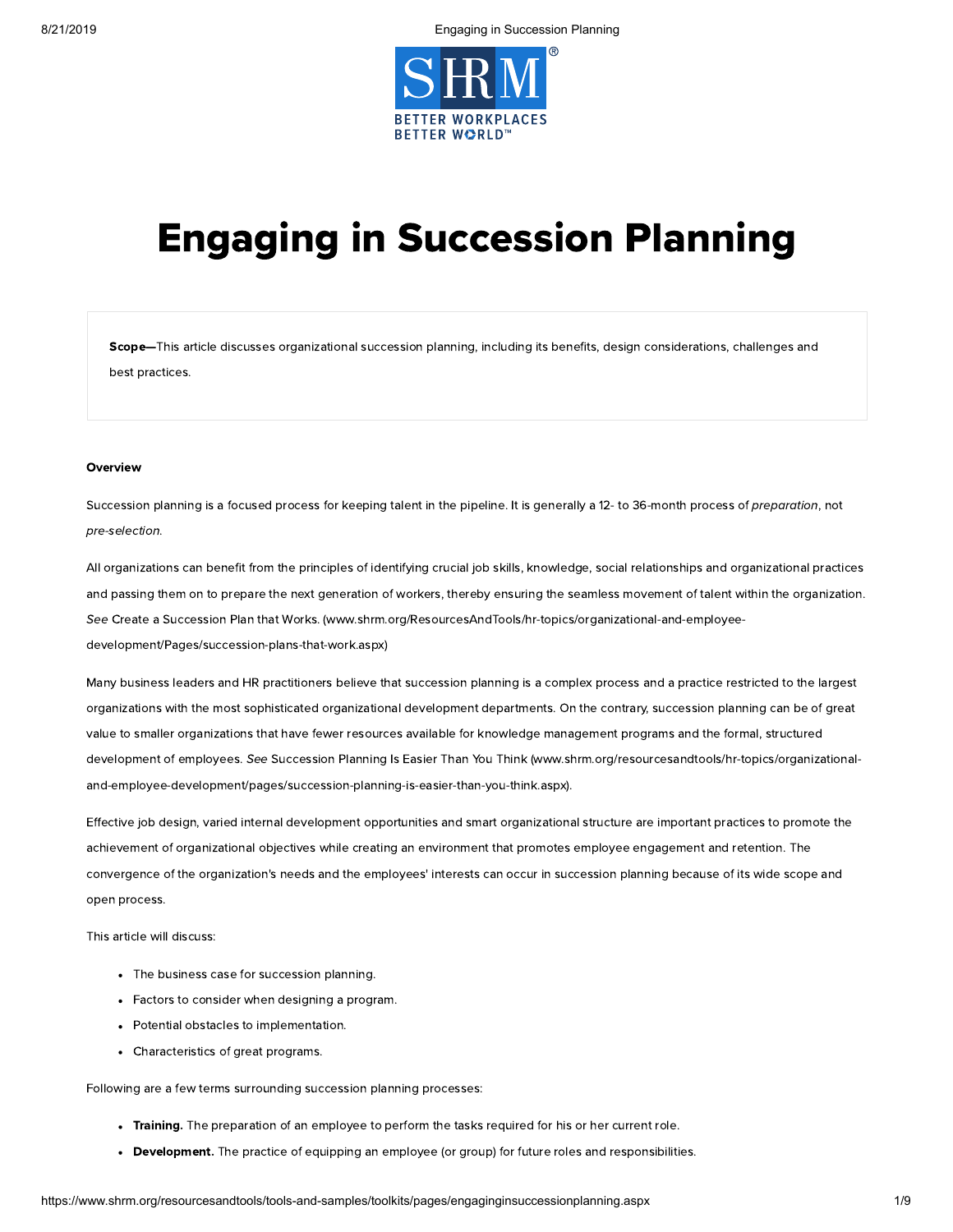- Career planning. An employee-centered practice of identifying the interests of the employee and assisting that individual, as well as providing personal development options consistent with his or her talents and interests.
- Career management. An organization-centered practice of creating jobs and organizational structures that promotes the achievement of business objectives.
- Replacement planning. A shorter-termed practice of identifying replacements for personnel in key operating functions.
- Succession planning. The future-focused practice of identifying the knowledge, skills and abilities to perform certain functions and then developing a plan to prepare multiple individuals to potentially perform those functions.

See The Chief HR Officer's Role in CEO Succession [\(https://www.hrps.org/resources/Documents/chros\\_role\\_in\\_ceo\\_succession.pdf\).](https://www.hrps.org/resources/Documents/chros_role_in_ceo_succession.pdf)

#### Business Case

Reasons for engaging in succession planning include the following:

- Adapting to demographic changes and talent scarcity.
- Identifying skill gaps and training needs.
- Retaining institutional knowledge in a knowledge economy.
- Boosting morale and retention by investing in employees.
- Replacing unique or highly specialized competencies.

#### Adapting to demographic changes and talent scarcity

Demographic shifts will create intense competition for talent—perhaps more rapidly or slowly than anticipated, but inevitably. Candidates in the labor pool will likely lack experience and many core skill sets required for crucial positions. Harvesting critical organizational knowledge so it can be shared with subsequent generations of workers will be crucial.

Business and HR leaders view the skills shortage as a top concern that needs to be addressed. The workforce simply does not have enough workers and skilled candidates to fill an ever-increasing number of high skilled jobs. See SHRM Research: The Global Skills Shortage [\(www.shrm.org/hr-today/trends-and-forecasting/research-and-surveys/Documents/SHRM%20Skills%20Gap%202019.pdf\).](https://www.shrm.org/hr-today/trends-and-forecasting/research-and-surveys/Documents/SHRM%20Skills%20Gap%202019.pdf)

These trends, combined with the increasing retirement of baby boomers, present opportunities for comprehensive succession planning to fill the upcoming shortages in talent.

#### Identifying skill gaps and training needs

The process of articulating necessary skill sets and competencies for key positions yields the added benefit of identifying skill gaps and training needs in the existing population. Interventions such as cognitive and behavioral training programs can be developed during the planning period and customized to the particular learning needs of the target group.

#### Retaining institutional knowledge

More employees are now hired and paid for their thinking rather than for their labor. This means that what we know is likely more important than what we do. The entire concept of knowledge management focuses on identifying, harvesting, archiving and retrieving organizational knowledge. SHRM research on preparing for an aging workforce has found that less than 40% of HR professionals said their employers were analyzing the impact of workers over the age of 55 leaving their organizations in the next 10 years. See The Aging Workforce [\(www.shrm.org/hr-today/trends-and-forecasting/research-and-surveys/pages/aging-workforce-research-initiative.aspx\)](https://www.shrm.org/hr-today/trends-and-forecasting/research-and-surveys/pages/aging-workforce-research-initiative.aspx) and How to Make Your Organization Retirement-Ready (www.shrm.org/hr-today/news/hr-magazine/0618/pages/how-to-make-your-organization-retirementready.aspx).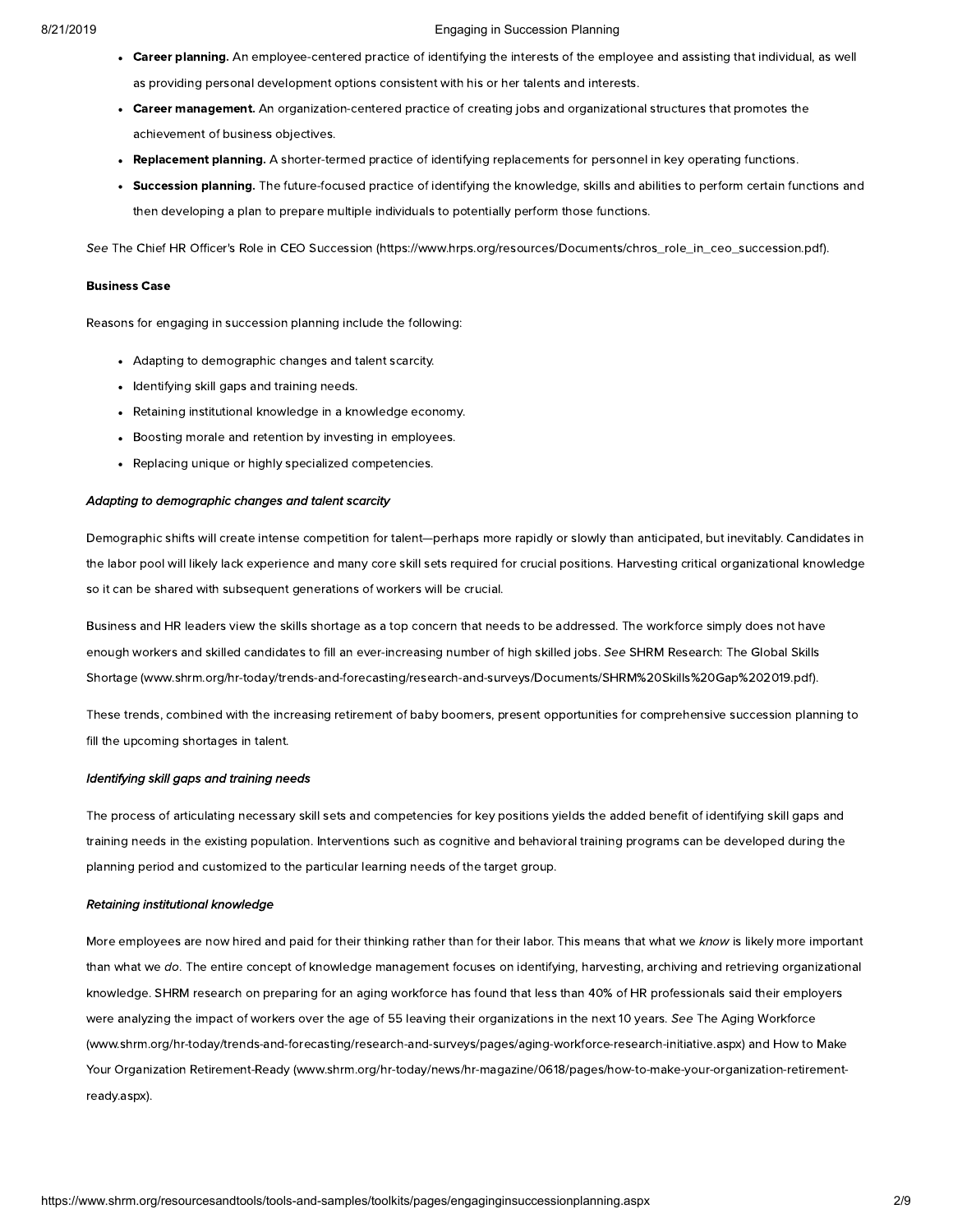Imagine the reductions in learning curves for critical positions that could be achieved if much of the tacit knowledge—that gained by experience—were passed from one generation of workers to another. With succession planning, that sharing can occur concurrently between the worker and the potential successor, giving the successor the unique opportunity to gain useful skills and knowledge without a long, on-the-job learning curve. In addition, succession planning substantially decreases the need for formal training programs—and the resources they consume—to recreate the learning opportunities. See SHRM Research Overview: Leadership Development. [\(www.shrm.org/hr-today/trends-and-forecasting/special-reports-and-expert-views/Documents/17-](https://www.shrm.org/hr-today/trends-and-forecasting/special-reports-and-expert-views/Documents/17-0396%20Research%20Overview%20Leadership%20Development%20FNL.pdf) 0396%20Research%20Overview%20Leadership%20Development%20FNL.pdf)

#### Boosting morale and retention

An organization's visible investment in its human capital can be a tremendous boost to employee engagement and morale. According to Herzberg's theory of motivation, meeting the personal growth, achievement and recognition needs of employees promotes motivation. With proper design and consideration given to the group demographics, succession planning can be structured to deliver all three motivators. See How to Create a Recruiting Strategy: Buy, Build, and Borrow (www.shrm.org/resourcesandtools/hr-topics/talent[acquisition/pages/how-to-create-a-recruiting-strategy.aspx\).](https://www.shrm.org/resourcesandtools/hr-topics/talent-acquisition/pages/how-to-create-a-recruiting-strategy.aspx)

#### Replacing highly specialized competencies

Although the conventional wisdom is that no one is indispensable, replacing a leader or contributor with highly specialized knowledge or competencies is costly and time-consuming. Succession planning mitigates the effects of a sudden or unanticipated vacancy in a principal position.

#### Factors to Consider

Regardless of its scope, any succession planning program is enhanced with the consideration of a number of factors:

- Organizational foundations.
- Scope of succession planning program.
- Implementation team.
- A match of talents to tasks.
- Job design and skill complements.
- Standards and metrics.
- Plans for successful transitions.
- Alignment of existing practices.
- Effective use of technology in support of record keeping.

See Closing the Leadership Readiness Gap [\(www.shrm.org/hr-today/news/hr-magazine/pages/1015-readiness-gap.aspx\)](https://www.shrm.org/hr-today/news/hr-magazine/pages/1015-readiness-gap.aspx)

#### Organizational foundations

Like most HR programs, succession planning cannot be performed in a vacuum. Well-constructed foundation components should be in place long before succession planning programs can be implemented.

Each of these steps lays groundwork for succession planning. For example, jobs can be designed with complementary or layered skill sets. An open organizational structure can be designed to reduce the barriers that prevent cross-functional learning. Candidates can be viewed in light of potential functions beyond the immediate vacancy. Through assimilation, new employees can learn the organizational culture from the outset. Once these processes are secure, the organization can identify, based on strategic objectives, key positions that are best suited to succession planning. See Succession Planning Policy. [\(www.shrm.org/ResourcesAndTools/tools-and](https://www.shrm.org/ResourcesAndTools/tools-and-samples/policies/Pages/cms_010931.aspx)samples/policies/Pages/cms\_010931.aspx)

#### Scope of program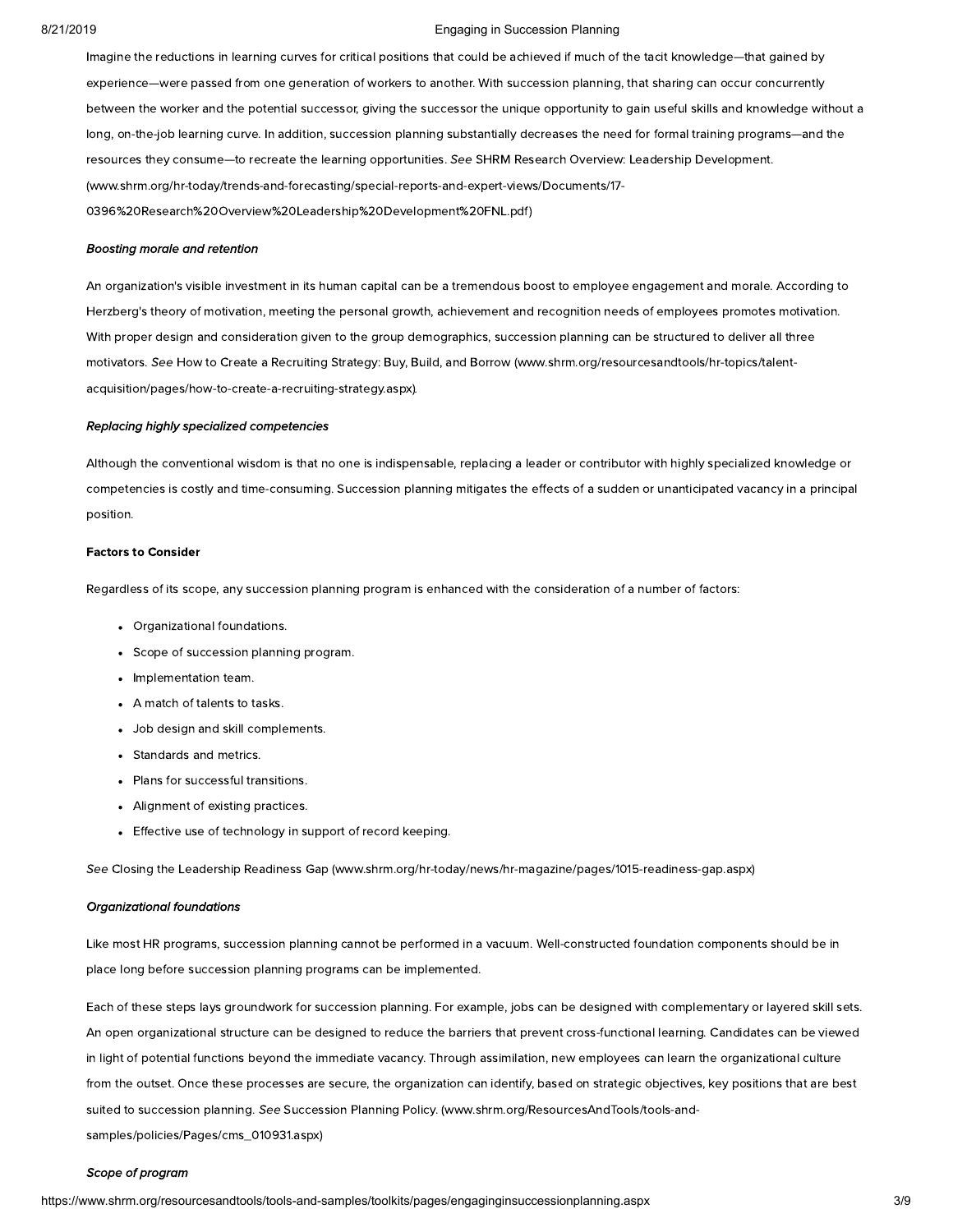Succession planning can go in two main directions: choosing by position or by person. A program that does both will ensure the greatest likelihood of addressing the primary purpose—keeping talent in the pipeline. Sometimes the talent resides in a particular individual who has numerous skill sets that would be valuable in a number of positions. Sometimes, certain positions themselves serve as good "training grounds" for future roles. In either case, an individual employee is selected, so that person should be:

- Comfortable with change.
- Interested in learning new skills.
- Accepting of uncertainty.
- Adaptable to multiple work environments and leaders.

Identifying positions to include in a succession planning program is more of an art than a science as it is certainly an organization-specific process. However, considering the following positions may be beneficial:

- Positions central to strategic goals or to a competitive advantage (which have the greatest effect on the consumers' buying decision—think of a housekeeper in a hotel or an architect with specialized and uncommon knowledge in a restoration business).
- Positions that are organization-specific or in a highly specialized industry (roles in the judiciary system or technicians in titanium mining).
- Positions of influence within the organization (those that influence resource allocation or decision-making).
- Jobs with long learning curves (assistant to a senior leader, specialized equipment troubleshooter, contract negotiator).
- Positions in which experiential learning is the main knowledge acquisition method (banquet chef, home inspector, case manager).

See What is a 9-box grid? (www.shrm.org/resourcesandtools/tools-and-samples/hr[qa/pages/whatsa9boxgridandhowcananhrdepartmentuseit.aspx\)](https://www.shrm.org/resourcesandtools/tools-and-samples/hr-qa/pages/whatsa9boxgridandhowcananhrdepartmentuseit.aspx)

#### Implementation team

Some areas of expertise and commitment will improve the success rate of the program—such as in HR, organizational development or among other leaders. Knowledge of job design concepts, effective performance management practices, training and development initiatives, and adult learner and mentoring programs gives the program coordinators a good foundation for a well-rounded program. Having a receptive organizational culture (silo-free, accepting of change, with a learning-organization mentality and a focus on active performance management) is also essential to achieving program objectives. See Three Simple Ways to Motivate Employees [\(www.shrm.org/ResourcesAndTools/hr-topics/talent-acquisition/Pages/3-Simple-Ways-Motivate-Employees.aspx\).](https://www.shrm.org/ResourcesAndTools/hr-topics/talent-acquisition/Pages/3-Simple-Ways-Motivate-Employees.aspx)

#### Matching talent to tasks

Sensible job development requires that incumbent employees be suited for a series of positions. Fulfilling that objective entails matching individual talents with required tasks. A job analysis that reveals the knowledge, skills and abilities required for each role allows for mindful determination of practical succession steps. Identifying skill complements allows for easier transitions between roles, creates options for placement, reinforces desired performance of those skills and supports development-centered (i.e., future-focused) staff training. See 7 Steps to Developing a Replacement Plan [\(www.shrm.org/resourcesandtools/hr-topics/talent-acquisition/pages/7-steps-to-developing-a](https://www.shrm.org/resourcesandtools/hr-topics/talent-acquisition/pages/7-steps-to-developing-a-replacement-plan.aspx)replacement-plan.aspx).

However, remember that succession planning differs from career pathing in that it should equip incumbents with a wide range of skills to prepare them for a number of potential roles, in contrast to fast-tracking, which moves them through a linear path of jobs.

#### Job design

Planning the stages of a succession plan requires an understanding of job design concepts. Understanding specific position attributes allows the program coordinator to perceive the relationship between the incumbent's success in one job and the potential for success in the next job, as well as the individual's appropriateness for a role based on personal preferences. Specialization and task variety, task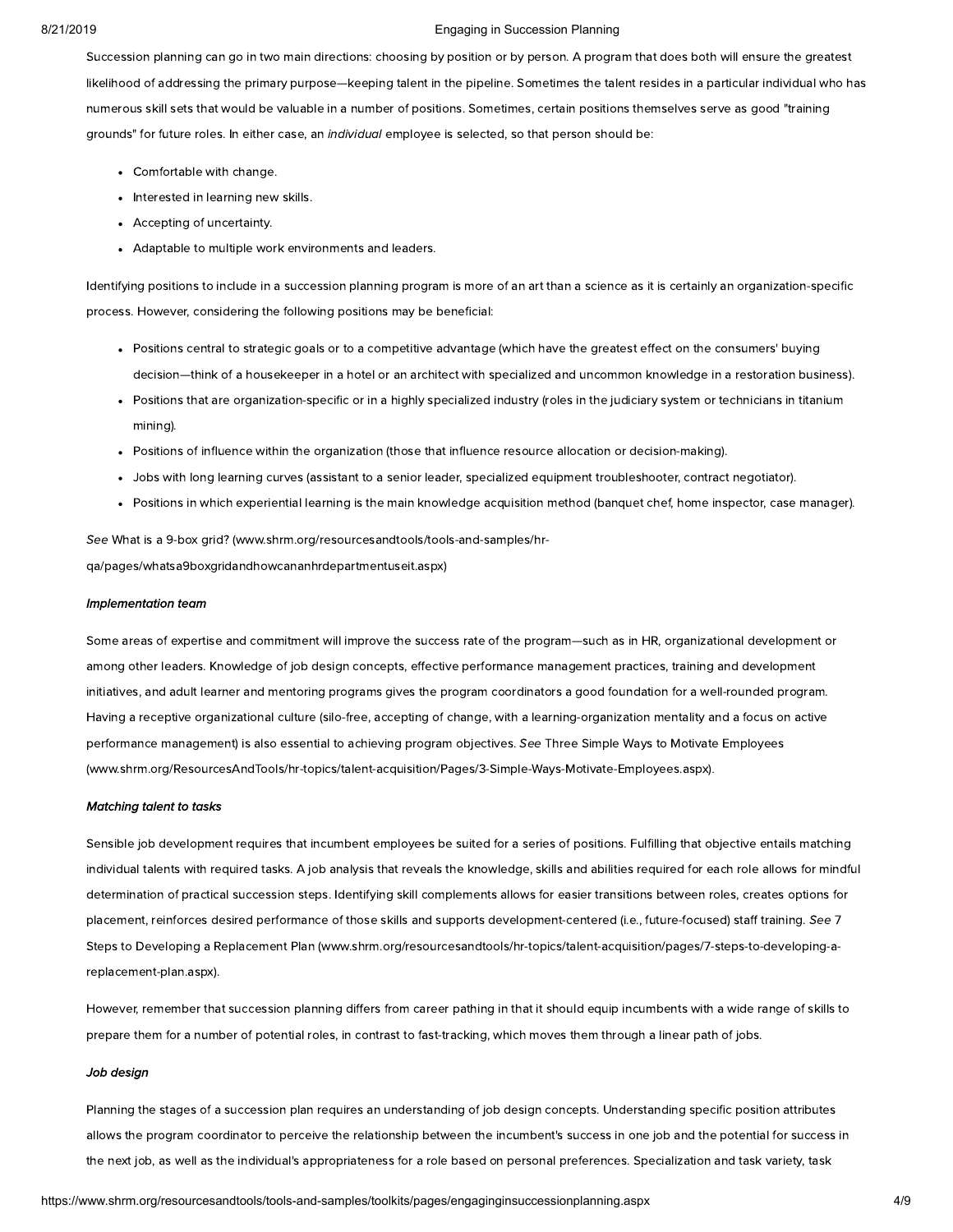identity, task significance, autonomy, span of control, independence and interdependence, and job pace are all salient position attributes to consider.

#### Standards and metrics

Establishing standards and metrics (what success looks like and how it will be measured) is critical for determining whether a succession planning program has been effective. Deciding in advance what constitutes a successful program may include finding methods to gauge employee satisfaction with personal development, management satisfaction with employee performance and job readiness, the extent of goals achieved, and the time to full-function attainment.

#### **Planning**

The in-advance nature of succession planning significantly enhances the transition for all parties. The employee, new leader and team have the opportunity to interact and develop a work style. There is also an overarching culture of employee development as an investment in the interest of the organization as a whole, as well as a practice of ongoing transitions and shared expertise.

#### **Alignment**

Succession planning cannot be accomplished as a stand-alone process. The principles that support succession planning must also influence the selection process and performance management. Identifying roles eligible for succession planning requires forethought during the selection phase to ensure that the right person, with development potential, is chosen. Future-focused performance management practices that highlight personal initiative, skill acquisition and development are most suitable.

See Should You Tell Employees They're Part of a Succession Plan? [\(www.shrm.org/hr-today/news/hr-magazine/Pages/010215-sucession](https://www.shrm.org/hr-today/news/hr-magazine/Pages/010215-sucession-planning.aspx)planning.aspx)

#### Record keeping and technology

In larger organizations where succession planning may cross departmental, business unit or even substantial geographic boundaries, the collection and organization of records associated with the process can pose considerable challenges.

To manage this - particularly in the early stages - administration of a succession planning program can be limited to:

- Identifying portions of the organizational chart with target positions.
- Creating informal charts showing skill complements and job design commonalities between target positions and potential feeder positions.
- Maintaining summary skill set and interest resumes of incumbents in something as basic as a spreadsheet.
- Creating a Gantt chart of development assignments and program milestones for project planning.

Once a program has a track record, it may be possible to make the case for acquiring software applications that compile succession planning data and integrate it with existing human resource information systems (HRIS). Such systems can even generate sensible succession planning avenues based on organizational structure. Of course, the quality of the data retrieved is directly related to the quality of the data entered and maintained, so records retention should be designed with this anticipated use in mind.

#### Potential Obstacles

Depending on the scope of the project and the organization's culture and readiness, the following obstacles to a formal succession planning program may exist. Consider them when planning and marketing the program.

#### Resistance to change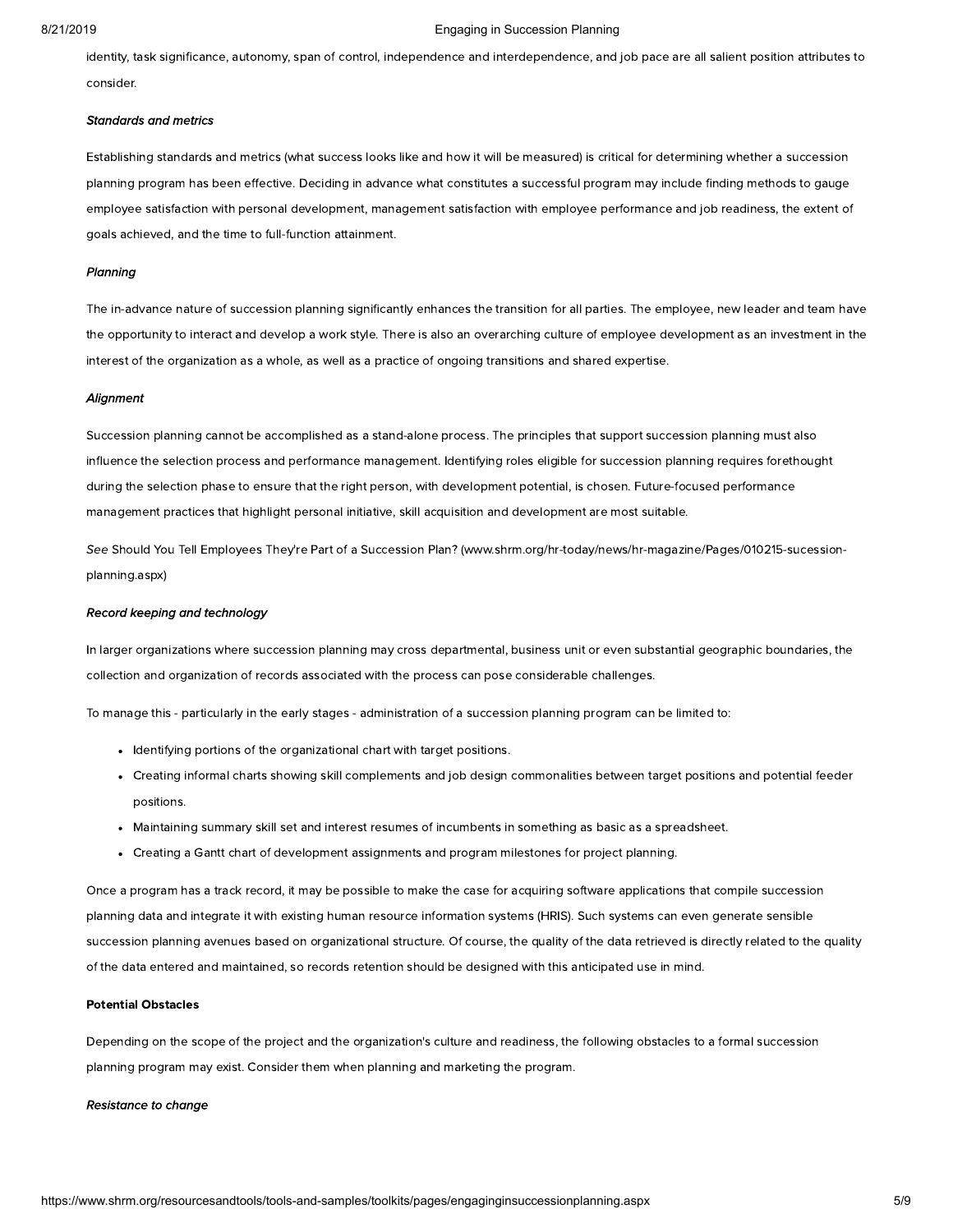Succession planning is one initiative that can be done incrementally. Enhance existing selection and performance management programs to show the value and importance of building internal bench strength. Introduce the ideas of waning skill sets in the labor market and the existence of internal talent that can easily be developed. Start small, maybe with one major function, to create a success story and build credibility and agreement.

#### Lack of support by persons of influence

If outspoken naysayers get the floor, succession planning can be a tough sell. Find the source of their skepticism, and present facts and figures to support the program and neutralize issues such as these:

- Concerns that jobs are at risk.
- Worries about costs or lost productivity.
- Tendencies to promote knowledge-hoarding rather than knowledge-sharing.

#### Organizational silos

One way to address silos in the context of succession planning is to start with a function that is partially shared among one or more business units. Find leaders who believe in knocking down silos to see if they have jobs that could be feeders into another area. Explore the possibility of temporary assignments in other areas that could be used to develop employees for future roles.

#### Equal employment opportunity

Succession planning involves preparing employees for possible future roles; it is not pre-selection. If the succession planning program is rooted in diversity and equal employment opportunity, the ultimate selection of employees to fill new roles will reflect that focus. During the succession planning process, choose positions generally filled from within, work to identify a number of potential feeder roles and incumbents, and ensure everyone knows that succession planning is intended to match the organization's needs with the employees' interests and that it makes no promises. See Is Your Organization on Target in Developing Women for Senior Leadership Roles? [\(www.shrm.org/resourcesandtools/hr-topics/organizational-and-employee-development/pages/is-your-organization-on-target-in](https://www.shrm.org/resourcesandtools/hr-topics/organizational-and-employee-development/pages/is-your-organization-on-target-in-developing-women-for-senior-leadership-roles.aspx)developing-women-for-senior-leadership-roles.aspx)

#### Weakness in performance management

If the organization has not had a consistent practice of giving honest performance feedback, not only is that an obstacle for succession planning, it is a bad business practice that needs immediate correction. Educate managers about the legal and ethical reasons for giving honest feedback. Employees deserve to know when their behavior or performance is meeting expectations. They also deserve the chance to improve their behavior or performance when it does not. There are four essential factors in an effective performance management program:

- A feedback process that is continuous and timely throughout the review period, so employees know how they are doing and what is expected.
- A dialogue that includes performance feedback measured against clear and specific goals and expectations established at the outset of the performance management cycle.
- A documented process for acknowledging the outcomes of the performance review process between the manager and the employee.
- A two-way individual conversation between the manager and the employee (preferably face-to-face) at least once a year.

#### Manager resistance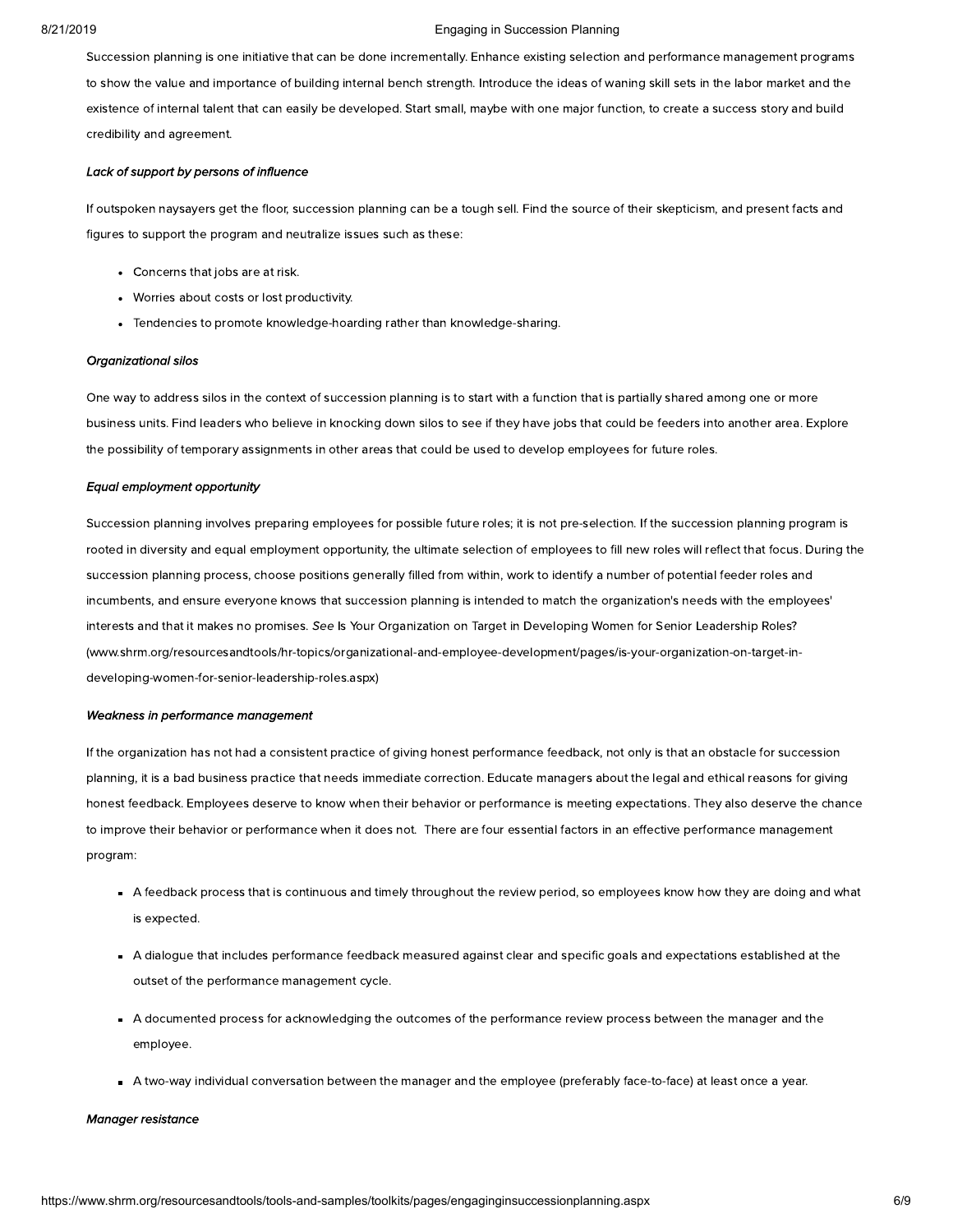To some extent, a succession planning process involves asking managers to prepare to let go of their best performers. Approach that challenge by:

- Fostering a sense that keeping talent within the organization, wherever it may migrate, is the goal.
- Holding managers accountable for developing their subordinates and recognizing those who excel in that area.
- Educating managers that employees will recognize as managers-of-choice those who invest in their subordinates' development and that they will likely have their choice of internal candidates as job vacancies arise.

See Succession Planning Training for Supervisors. (www.shrm.org/ResourcesAndTools/tools-and[samples/presentations/Pages/successionplanningtraining.aspx\)](https://www.shrm.org/ResourcesAndTools/tools-and-samples/presentations/Pages/successionplanningtraining.aspx)

#### Lack of time

This issue represents the age-old conflict between time spent and time invested. Consider the amount of time spent recruiting, selecting, training and managing new employees, not to mention the assimilation learning curve. Compared with those time-consuming activities, the investment in developing incumbents' skill sets does not seem so daunting. Time invested in succession planning prepares the employee for a wider array of responsibilities within the organization.

#### Rewarding the wrong behavior

Many employees seem reluctant to share expertise with others. Often their self-esteem is linked to being the local expert. However, it is in the organization's best interest to reward employees who willingly share their expertise and demonstrate interest in learning new things.

#### Components of Great Programs

To help ensure the succession planning program meets the organization's needs and expectations, a number of components are worth considering for inclusion. See Retool Your Succession Planning to Meet Future Challenges (www.shrm.org/hr-today/news/hr[news/conference-today/pages/2018/retool-your-succession-planning-to-meet-future-challenges.aspx\).](https://www.shrm.org/hr-today/news/hr-news/conference-today/pages/2018/retool-your-succession-planning-to-meet-future-challenges.aspx)

#### Prepare leaders to participate

Cultivating high-level commitment and support will have a positive influence on the succession planning program. Succession planning involves not merely making time to provide learning opportunities for employees; it also involves leading the culture toward lowering barriers and creating a learning organization.

#### Align the program with business objectives

When selecting job functions for the program and methods for the transfer of learning, be sure to align them with business operations, practices and schedules.

#### Use a variety of methodologies

Adult learning occurs in different ways. Use a combination of techniques, including mentoring, cross-training, job enlargement or enrichment, job shadowing and case studies, vestibule training, and classroom training.

#### Incorporate in performance management

Employee interest in succession planning, willingness to be a part of it and efforts toward achieving goals associated with it should be part of performance management. Incorporating relevant goals in development plans is relatively easy.

#### Promote a long-term view

Succession planning is a 12- to 36-month process. Encourage team members and leaders to think long-term and big-picture during the program development. Reinforce the concept of preparation, not pre-selection.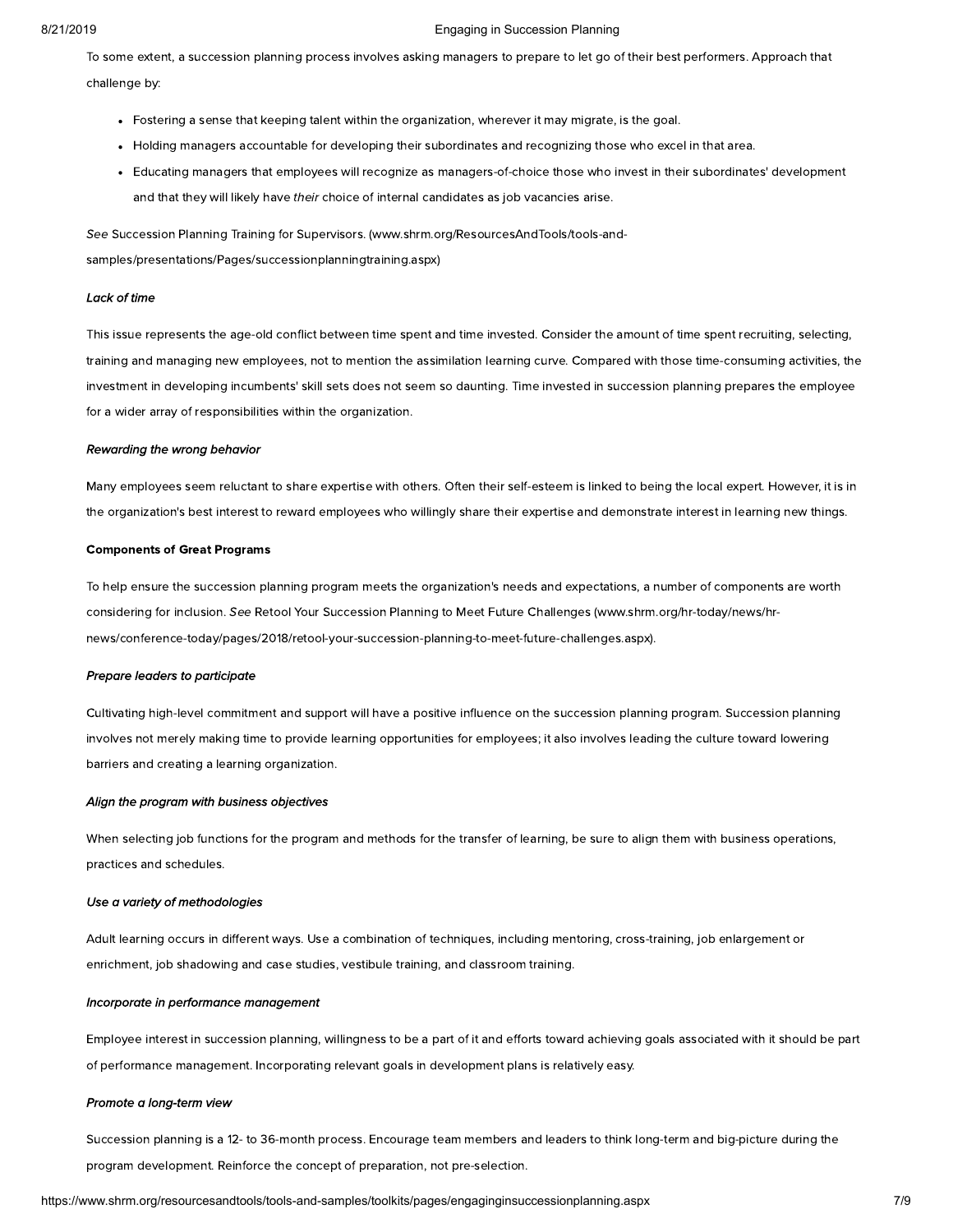#### Think of succession planning as creating a "farm team"

The sports analogy resonates with employees and managers alike. Responsiveness to new situations (including unexpected ones) and resilience in the face of conditions in the external environment are traits of successful organizations. Having all your knowledge or skill "eggs" in one person's "basket" is never good business practice.

#### Look beyond the obvious

Good candidates for succession are not necessarily already in traditional feeder positions. Look far and wide for employees with complementary skill sets who may be appropriate for the program.

#### Plan for knowledge transfer

Succession planning includes identifying skills and competencies next-generation employees will need to function well in key positions. Developing systems to identify and transfer that knowledge and shorten learning curves should be a primary objective. Partner with a trainer to determine the best way to promote learning.

#### Look at succession planning in layers

Layering competencies achieves many of the same benefits as developing skill complements for succession planning paths. Even if certain roles are not well suited for formal succession planning, the incumbents may be candidates for acquiring layers of related skills. Consider including them in a sort of "a la carte" learning along with the succession planning participants.

#### Job development is not limited to promotion

Succession planning might include job expansion in addition to job progression. That is, if traditional step-by-step succession planning does not work for certain functions, consider individual skill development opportunities such as enrichment, enlargement and cross-training as sources for enhancing employee skill sets.

#### Tools and Samples

Succession planning training for supervisors (www.shrm.org/ResourcesAndTools/tools-and[samples/presentations/Pages/successionplanningtraining.aspx\)](https://www.shrm.org/ResourcesAndTools/tools-and-samples/presentations/Pages/successionplanningtraining.aspx)

Succession planning policy [\(www.shrm.org/ResourcesAndTools/tools-and-samples/policies/Pages/cms\\_010931.aspx\)](https://www.shrm.org/ResourcesAndTools/tools-and-samples/policies/Pages/cms_010931.aspx)

Career Development Plan (Succession Planning) [\(www.shrm.org/ResourcesAndTools/tools-and-samples/hr](https://www.shrm.org/ResourcesAndTools/tools-and-samples/hr-forms/Pages/cms_009007.aspx)forms/Pages/cms\_009007.aspx)

Toolkit: Developing Organizational Leaders (www.shrm.org/ResourcesAndTools/tools-and[samples/toolkits/pages/developingorganizationalleaders.aspx\)](https://www.shrm.org/ResourcesAndTools/tools-and-samples/toolkits/pages/developingorganizationalleaders.aspx)

## CONTACT US [\(WWW.SHRM.ORG/ABOUT-SHRM/PAGES/CONTACT-US.ASPX](https://www.shrm.org/about-shrm/Pages/Contact-Us.aspx)[\)](tel:800.283.SHRM%20(7476)) | 800.283.SHRM (7476)

© 2019 SHRM. All Rights Reserved